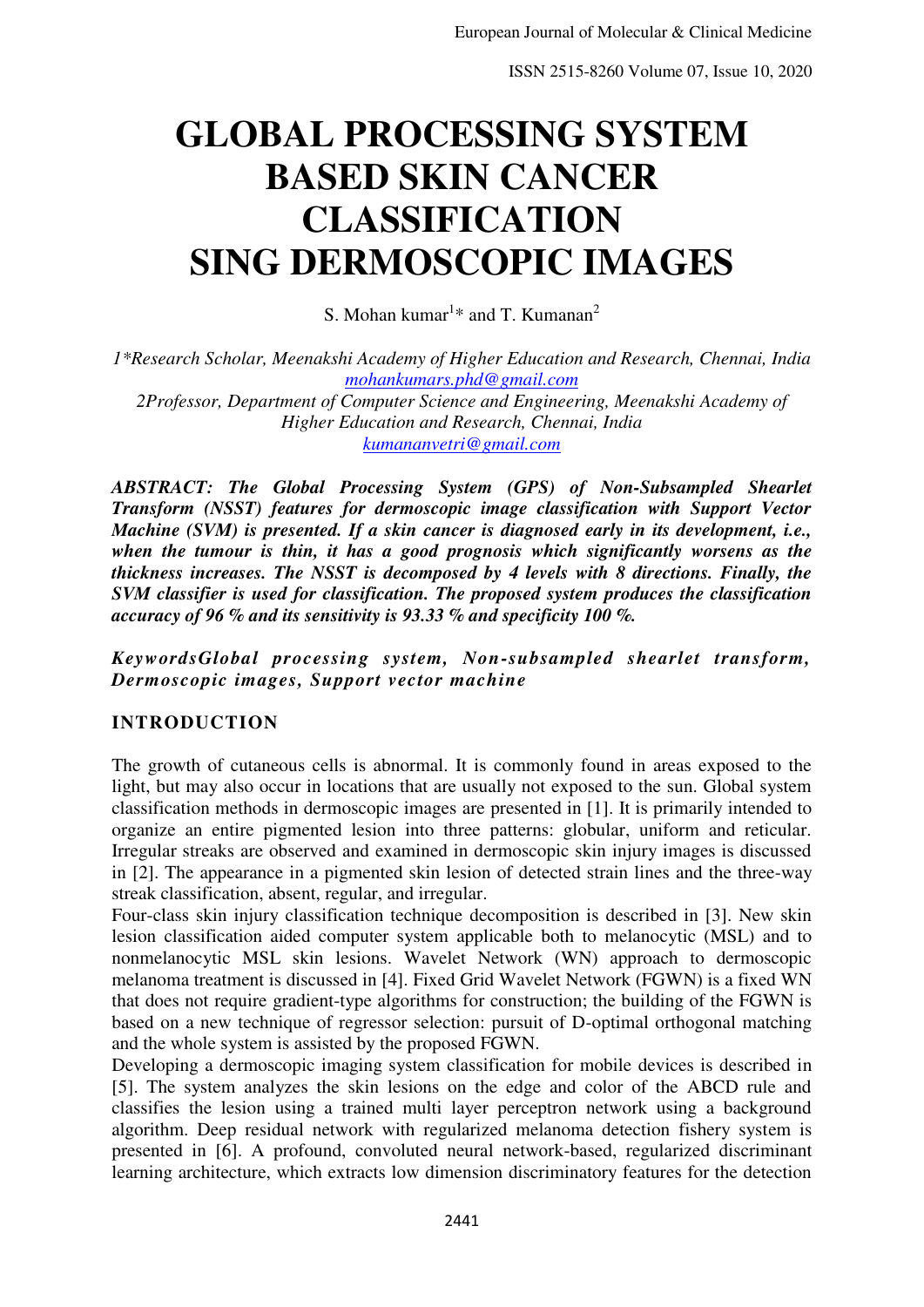of melanoma is suggested, as opposed to traditional computing methods that require domain expertise for segmentation and handmade feature computerization and/or selection.

Clinically important color auto-quantification in dermoscopic photographs and their application to the classification of skin lesions is described in [7]. A variety of clinically important colors are included in the measurement of malignancies in the asymmetry, boundary, color and dermoscopicdermoscopic law and more recent colour, design, symmetry and homogeneity. Color Constancy improvement of dermoscopic image classification is discussed in [8]. Changes in lighting and purchasing devices change image color and often reduce systems performance.

Fusion of melanoma identification structural and textural features is described in [9]. A combination of two descriptors is used with structural and textural characteristics. The structural features of the wavelet and the curvelet are taken from the various variants of the local binary model operator. Skin histopathological images automated segmentation of melanocytes is described in [10]. A new descriptor called the local double ellipse descriptor is proposed to measure the local characteristics of the candidate regions, in order to distinguish melanocytes from other keratinocytes in the epidermis area.

Automatic method of pigmenting skin lesions and melanoma diagnostic decision help is described in [11]. More importantly, the decision support component includes our system which combines the results of the image classification with the background knowledge of skin type, age, gender and the body part concerned. An automated device facilitates the processing, managing and classification of dermatological photographs of pigmented skin lesions is presented in [12]. The first process requires a reproducible photographic processing method for capturing images.

An efficient method for GPS for NSST features for dermoscopic image classification with Support Vector Machine (SVM) is presented in this study. The rest of the paper is organized as follows: Section 2 describes the methods and materials used for the proposed system. Section 3 describes the results and discussion used for proposed system. The last section concludes the proposed system.

# **MATERIALS AND METHODOLOGY**

In GPS of SLC system, the melanoma images are given to local processing system for up to n-level decomposition at first. From the sub-band coefficients of NSST, energy features are extracted. Finally, SVM classifier for all levels is used for output prediction. In GPS, the best directional features from each level are combined and the classification accuracy is improved by selecting more dominant features by a statistical approach.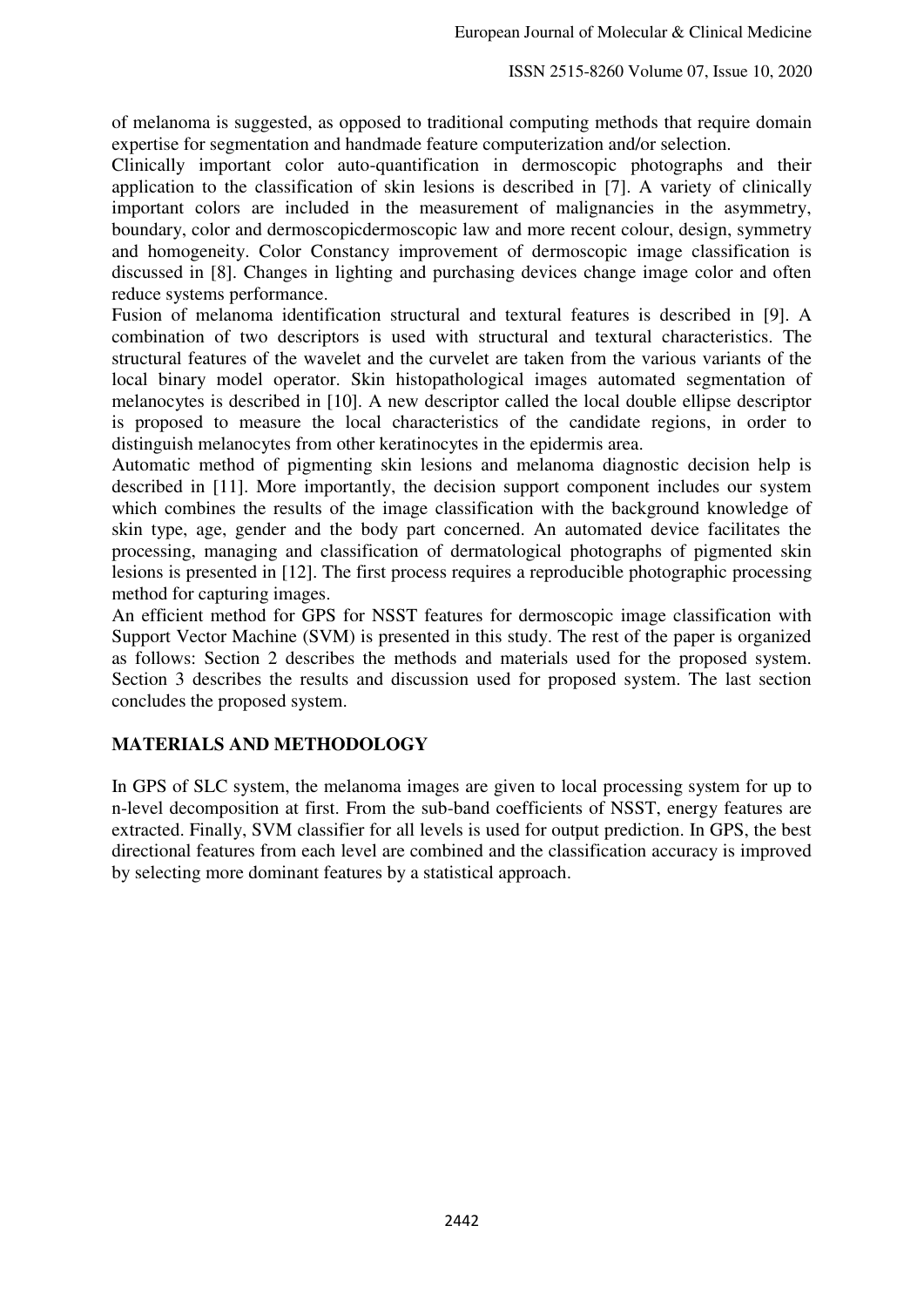ISSN 2515-8260 Volume 07, Issue 10, 2020

#### **GPS-Feature Extraction**



**Fig.1** GPS-Feature extraction for skin cancer diagnosis

The main difference between LPS and GPS lies in the feature extraction stage. In LPS, the extracted features from the levels are used independently with all the features to SVM classifier for the classification whereas in GPS, the beast features from each level are selected using a feature selection procedure in a feature selection module and fed to SVM for the classification. Figure 1 shows the process of GPS-feature extraction process.

The extracted features in the image help us to take the decisions on characteristics of an image. Hence, the dermoscopic images are subjected to the feature extraction algorithms for skin cancer diagnosis. The feature extraction step in this study is carried out by using NSST. The underlying concept of this algorithm is a multi-scale and multi-directional analysis which yields better results.

# **GPS-Feature Selection**

Feature selection process reduces the dimensionality and detains the uniqueness of input pattern. Also, the selected features preserve the class separability very effectively. Hence, the selected features with high discriminative nature will assist the classification system effectively while the lack of discrimination reduces the accuracy of the classification system.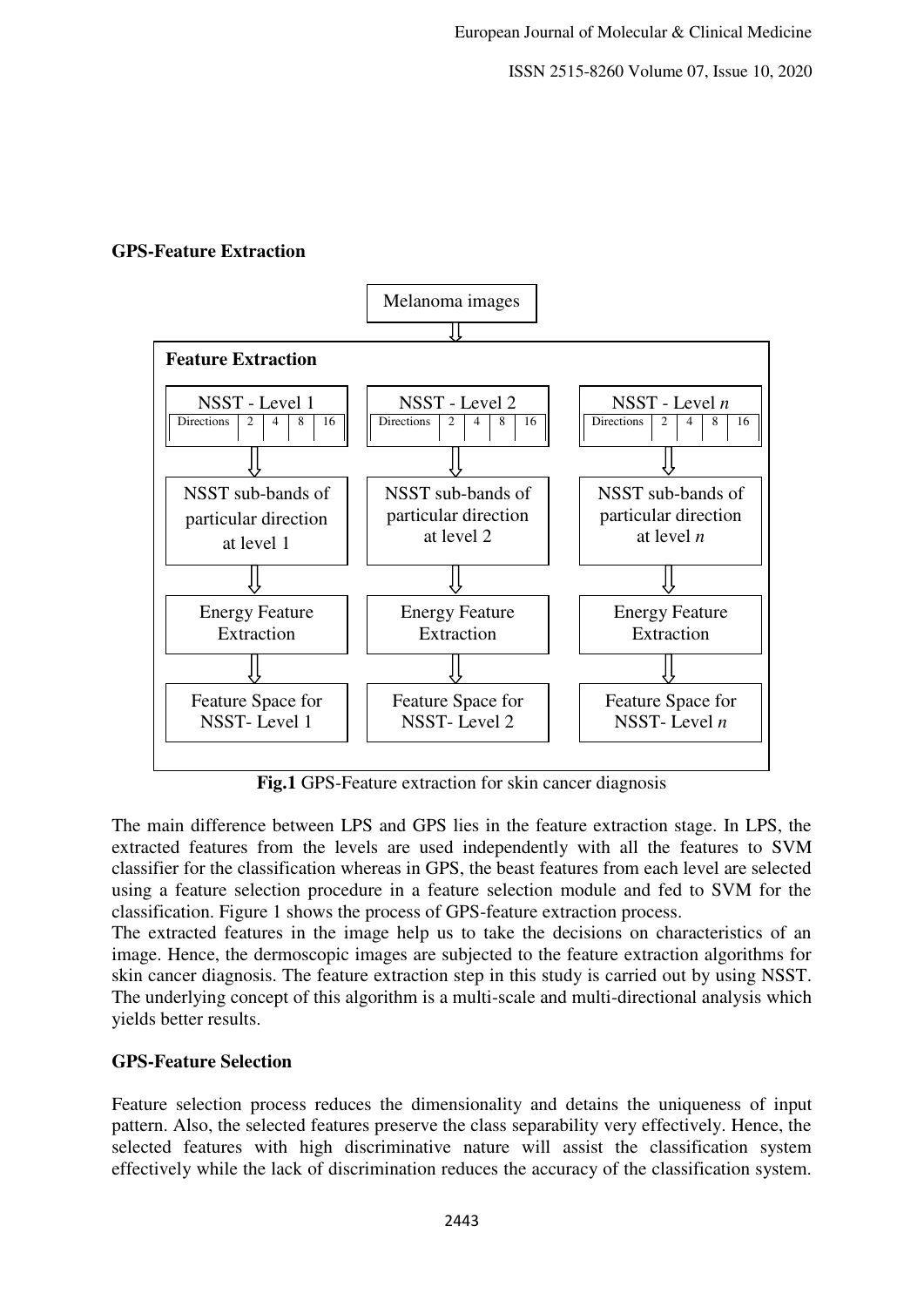A t-test is a kind of inferential statistics used to determine if there is a substantial difference between the two groups 'means that may be associated with certain characteristics.

The t-test is one of the methods used for statistical testing of hypotheses. To compute the ttest, three main information values are needed. A t-test tests the t-statistical values, the tdistribution values and the right to assess the statistical importance. The mean and norm discrepancy will also be significantly different to samples taken in the placebo-fed control group and from the prescribed drug. The t-test statistic value is given by,

$$
t(x) = (\bar{y}_1(x) - \bar{y}_2(x))/\sqrt{(s_1^2(x)/n_1 + s_2^2(x)/n_2)}
$$
 (1)

where  $\overline{y}_1(x)$ ,  $\overline{y}_2(x)$ ,  $s_1^2(x)$  $s_1^2(x)$  and  $s_2^2(x)$  $s_2^2(x)$  are the means and standard deviations of the training samples of two different classes 1 and 2 respectively. To characterize the features of dermoscopic images, energies from NSST sub-bands are extracted for only the selected NSST direction of each NSST scale. As already described in chapter 3, the mean of the magnitude of the NSST sub-bands components is computed and used as its energy.

# **GPS-SVM Classification**



**Fig. 2** GPS-Feature selection for skin cancer diagnosis

The SVM classifier is trained with the selected features and the trained SVM classifier is used to test the dermoscopic images with the help of features extracted from their NSST components. On successful classification, SVM predicts the given dermoscopic images into normal/abnormal. The goal of the SVM algorithm is to find an N-dimensional hyperplane that separates the data points. There are several potential hyperplanes to pick to differentiate the two types of data points. Maximizing the margin gap provides some reduction to maximize potential data points. Hyperplanes are decision limits that help in the classification of data points. Figure 2 shows the GPS-Feature selection for skin cancer diagnosis.

#### **RESULTS AND DISCUSSION**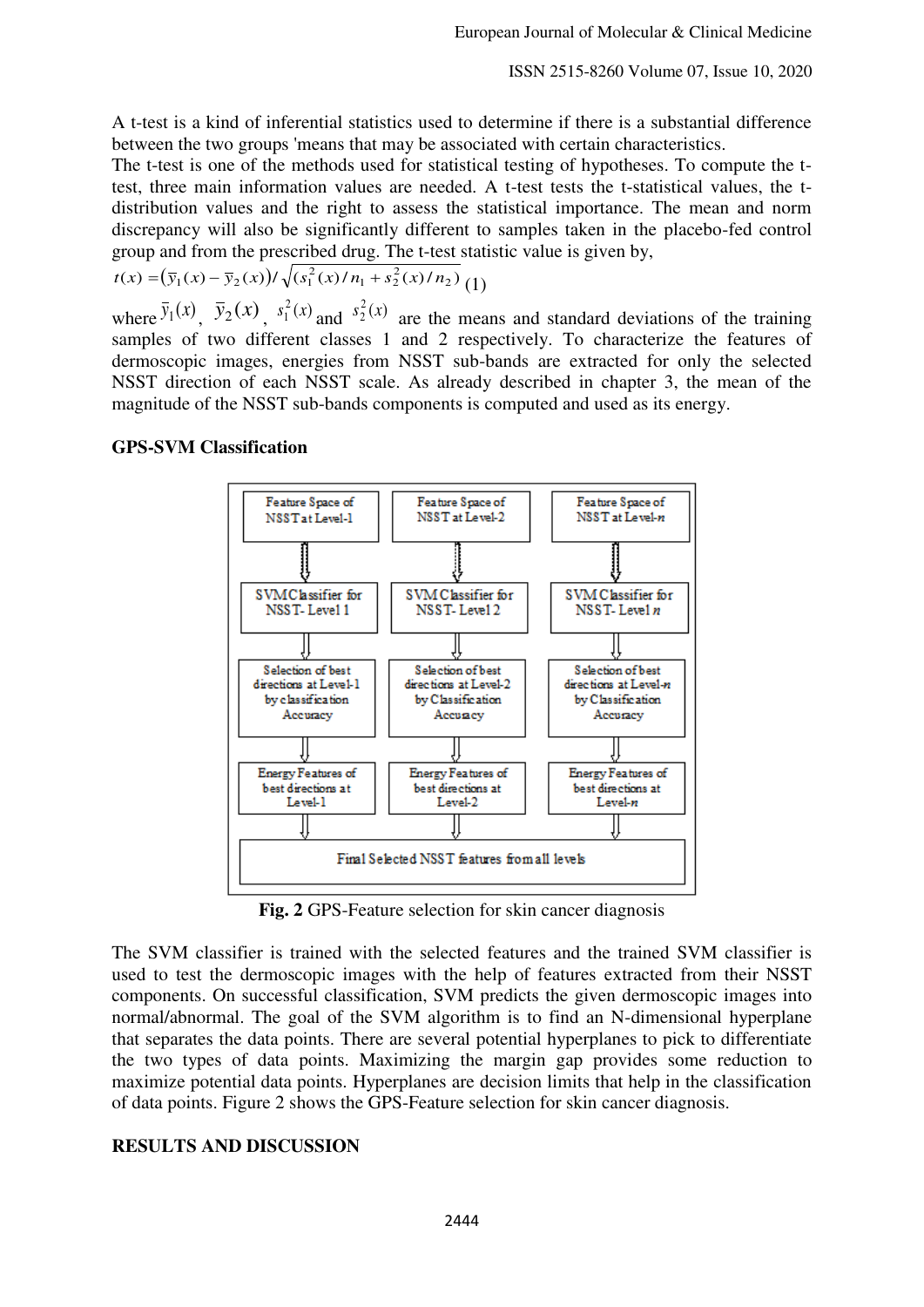ISSN 2515-8260 Volume 07, Issue 10, 2020

The performance of proposed system is tested with dermoscopic images in  $PH<sup>2</sup>$  database [13-14]. It is freely downloadable and the resolution of each image is 768x560 pixels. It consists of 80 normal images and 120 abnormal images (40 melanoma and 80 benign images). Figure 3 shows the normal, benign and malignant dermoscopic images in the database.



**Fig. 3** Melanoma images in  $PH<sup>2</sup>$  database

In GPS, a single SVM classifier is used to classify the images based on the selected features from the best set of features from each level of decomposition. A brief summary of the performance of LPS system is shown in Table 1.

| Tuon Tibest Chommule measure of Br D |                  |          |                    |                    |
|--------------------------------------|------------------|----------|--------------------|--------------------|
| <b>Features</b>                      | <b>#Features</b> | Accuracy | <b>Sensitivity</b> | <b>Specificity</b> |
| Level-1 (8 directions)               |                  | 90.00    | 87.50              | 93.75              |
| Level-2 (8 directions)               |                  | 93.00    | 91.67              | 95.00              |
| Level-3 (8 directions)               | 25               | 96.00    | 93.33              | 100                |
| Level-4 (8 directions)               | 33               | 94.50    | 92.50              | 97.50              |

**Table 1.**Best Performance measures of LPS

From Table 1, it is observed the total number of 8-directions features for all levels is 84. The performance measures obtained by 25% of selected features are lower than the individual analysis of 8-directions NSST-Level-3 features as only 21 features are involved whereas 25 features are involved in the individual analysis. The selection of addition features from other levels makes the performance of the system higher. The 50% of selected features provide 99.17% sensitivity and 100% specificity. Further addition of selected features reduces the system accuracy as some of them are redundant and the classifier is unable to distinguish them. The GPS with 50% features is provided higher accuracy of 99.5% than other selected features. The performance measures are computed using and are shown in Figure 4.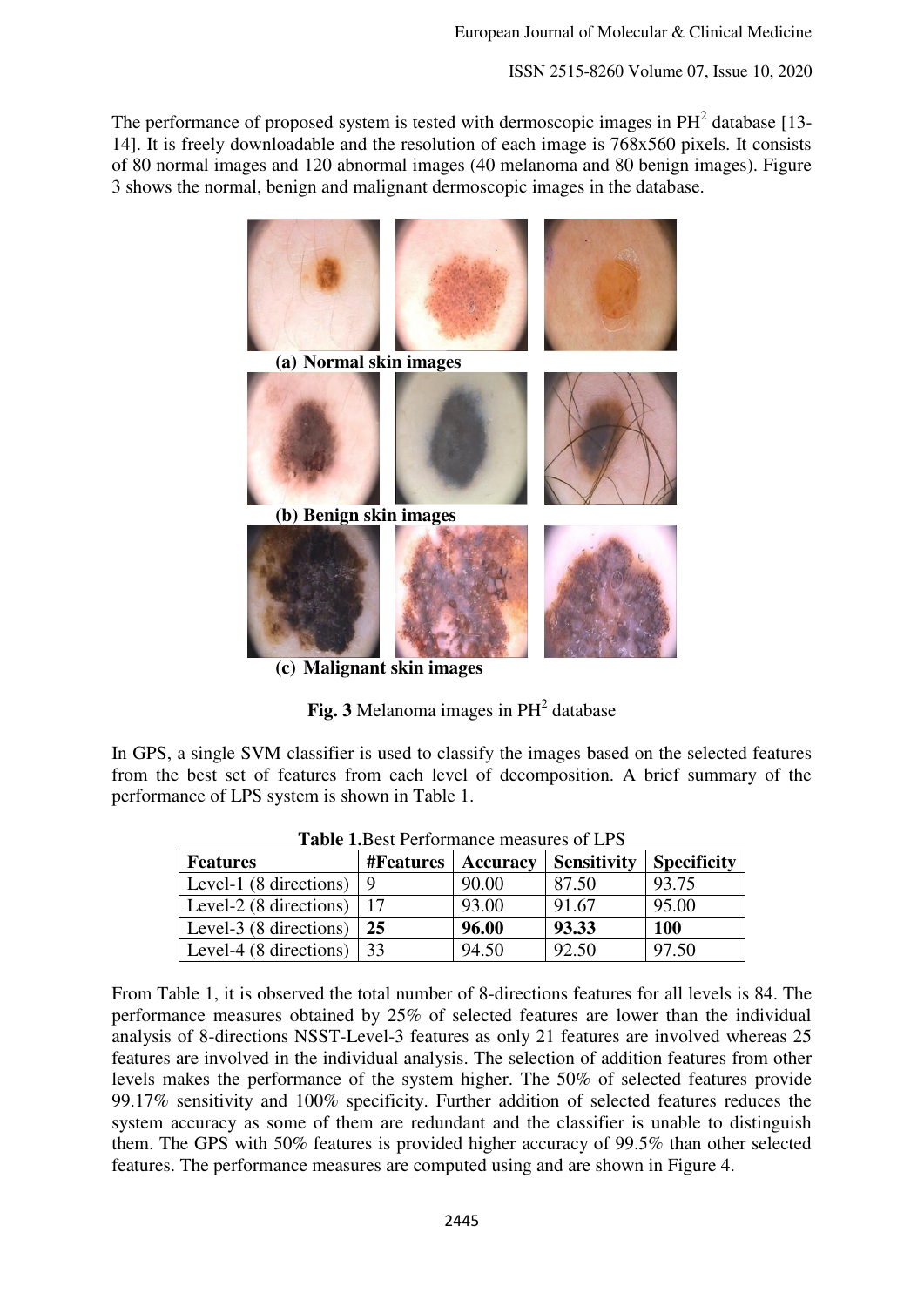ISSN 2515-8260 Volume 07, Issue 10, 2020



**Fig. 4** Performance Measures

#### **CONCLUSION**

The efficient method for GPS based skin cancer classification using dermoscopic images is presented. The best directional features are selected based on the classification accuracy for each level. Then, the locally extracted features are fused to form a feature space. To achieve highest performance, a statistical feature selection approach is employed to select the predominant features from the feature space. These selected features are fed to SVM classifier for skin cancer diagnosis. The proposed system yields the classification accuracy of 96 % with the 25 features in 8-directions.

#### **REFERENCES**

- [1] Saez, Aurora, Carmen Serrano, and BegonaAcha. "Model-based classification methods of global patterns in dermoscopic images." *IEEE transactions on medical imaging* 33.5 (2014): 1137-1147.
- [2] Sadeghi, Maryam, et al. "Detection and analysis of irregular streaks in dermoscopic images of skin lesions." *IEEE transactions on medical imaging* 32.5 (2013): 849-861.
- [3] Shimizu, Kouhei, et al. "Four-class classification of skin lesions with task decomposition strategy." *IEEE transactions on biomedical engineering* 62.1 (2014): 274-283.
- [4] Sadri, Amir Reza, et al. "WN-based approach to melanoma diagnosis from dermoscopy images." *IET Image Processing* 11.7 (2017): 475-482.
- [5] Alencar, Francisco Eduardo Silva, Danniel Cavalcante Lopes, and Francisco Milton Mendes Neto. "Development of a system classification of images dermoscopic for mobile devices." *IEEE Latin America Transactions* 14.1 (2016): 325-330.
- [6] Sultana, Nazneen N., Bappaditya Mandal, and Niladri B. Puhan. "Deep residual network with regularised fisher framework for detection of melanoma." *IET Computer Vision* 12.8 (2018): 1096-1104.